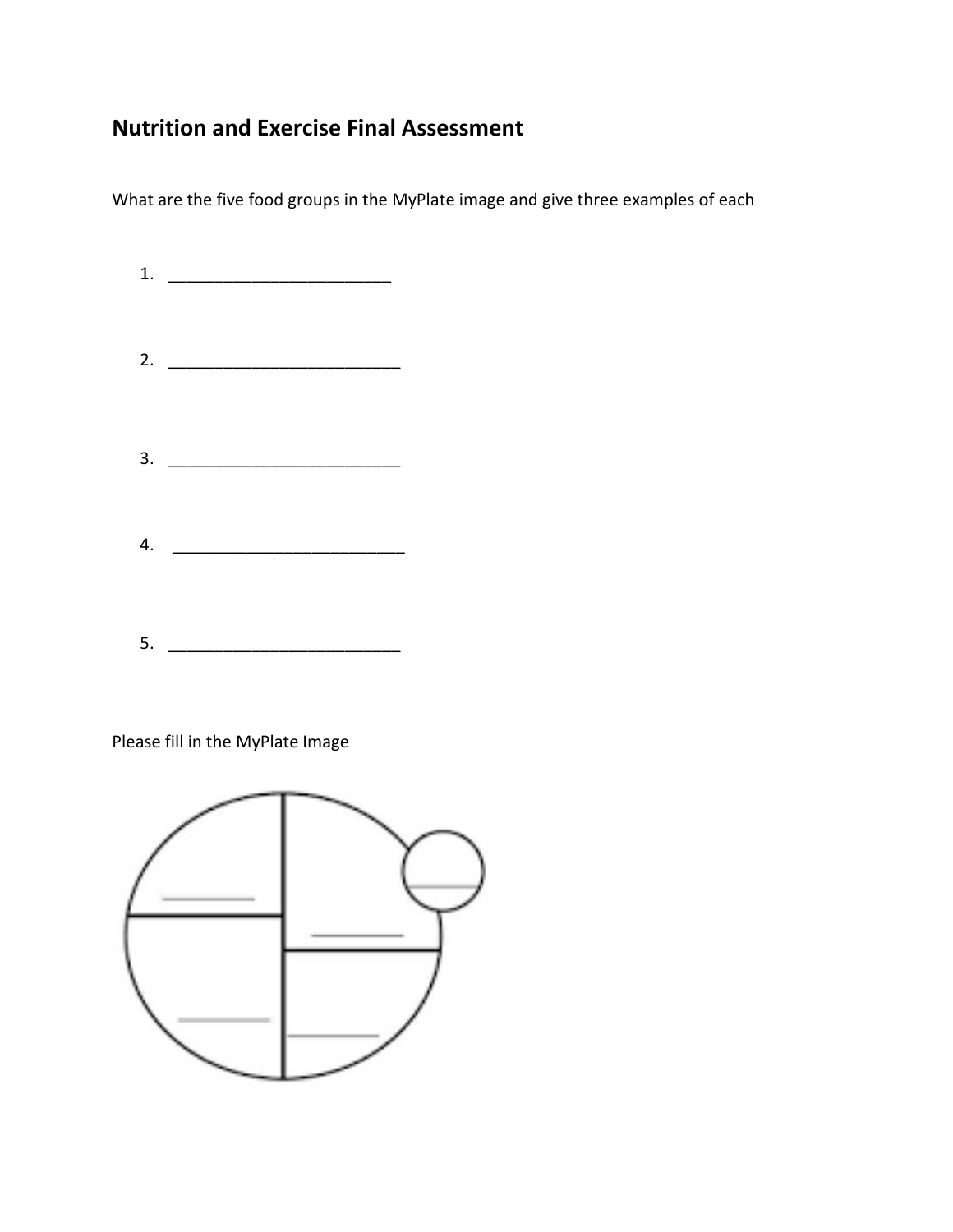Give three ways you can get exercise while at school

 1. 2. 3.

Give three ways you can get exercise while at home or after school

- 1. 2.
- 3.

How much exercise should you get everyday?

-

-

-

Name some good reasons exercise is good for you.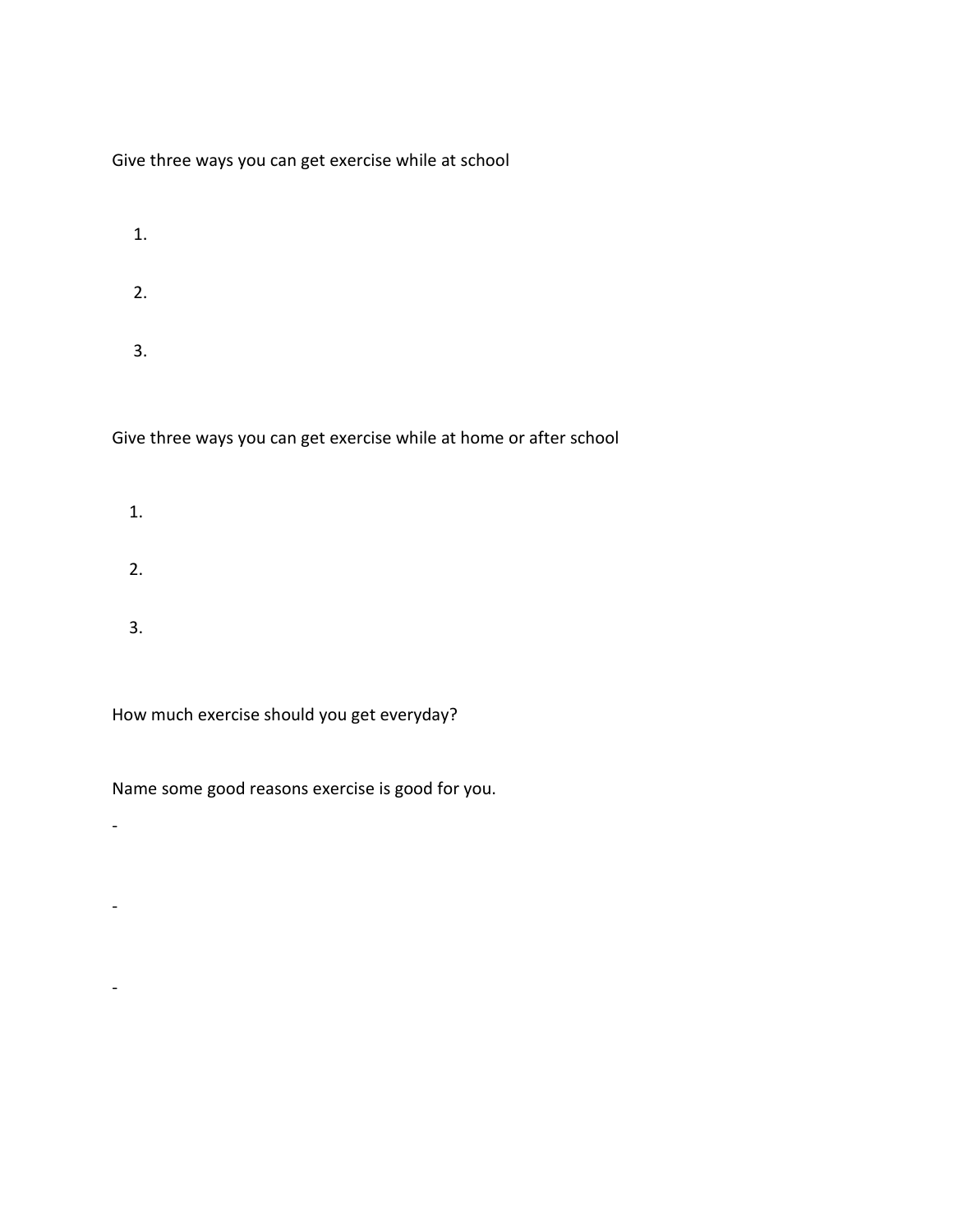# **Food Label Identification**

## **Using the following label-**

Can you tell me the Calories listed on this food label \_\_\_\_\_\_\_\_\_\_

Amount of Carbohydrates\_\_\_\_\_\_\_ Protein\_\_\_\_\_\_\_\_ Fats\_\_\_\_\_\_\_\_\_\_

Can you name 3 vitamins or minerals-

Is this a food item you could eat for breakfast and would nourish your brain?

| Nutrition<br>Facts<br>Serving Size 1 cup (28g)<br>Children Under 4 - 3/4 cup (21g)<br>Servings Per Container about 18<br>Children under 4 - about 24                                                                                                                                                                                                                                                                    |                                                              |     |                                                                          |                                                                          |  |  |  |
|-------------------------------------------------------------------------------------------------------------------------------------------------------------------------------------------------------------------------------------------------------------------------------------------------------------------------------------------------------------------------------------------------------------------------|--------------------------------------------------------------|-----|--------------------------------------------------------------------------|--------------------------------------------------------------------------|--|--|--|
|                                                                                                                                                                                                                                                                                                                                                                                                                         |                                                              |     |                                                                          |                                                                          |  |  |  |
| <sup>%</sup> Cup<br>Amount Per Serving Cheerios skim milk                                                                                                                                                                                                                                                                                                                                                               |                                                              |     |                                                                          | with Cereal for<br>cup Children<br>Under 4                               |  |  |  |
| <b>Calories</b>                                                                                                                                                                                                                                                                                                                                                                                                         |                                                              | 100 | 140                                                                      | 80                                                                       |  |  |  |
| Calories from Fat                                                                                                                                                                                                                                                                                                                                                                                                       |                                                              | 15  | 20                                                                       | 10                                                                       |  |  |  |
| % Daily Value**                                                                                                                                                                                                                                                                                                                                                                                                         |                                                              |     |                                                                          |                                                                          |  |  |  |
| Total Fat 2g*                                                                                                                                                                                                                                                                                                                                                                                                           |                                                              | 3%  | 3%                                                                       | 1.5 <sub>q</sub>                                                         |  |  |  |
| Saturated Fat Og                                                                                                                                                                                                                                                                                                                                                                                                        |                                                              | 0%  | 3%                                                                       | 0g                                                                       |  |  |  |
| Trans Fat Og                                                                                                                                                                                                                                                                                                                                                                                                            |                                                              |     |                                                                          | 0g                                                                       |  |  |  |
| Polyunsaturated Fat 0.5g                                                                                                                                                                                                                                                                                                                                                                                                |                                                              |     |                                                                          | 0g                                                                       |  |  |  |
| Monounsaturated Fat 0.5g                                                                                                                                                                                                                                                                                                                                                                                                |                                                              |     |                                                                          | 0g                                                                       |  |  |  |
| <b>Cholesterol Omg</b>                                                                                                                                                                                                                                                                                                                                                                                                  |                                                              | 0%  | 1%                                                                       | Omg                                                                      |  |  |  |
| Sodium 190mg                                                                                                                                                                                                                                                                                                                                                                                                            |                                                              | 8%  | 10%                                                                      | 140 <sub>mg</sub>                                                        |  |  |  |
| Potassium 170mg                                                                                                                                                                                                                                                                                                                                                                                                         |                                                              | 5%  | 11%                                                                      | 130mg                                                                    |  |  |  |
| <b>Total</b>                                                                                                                                                                                                                                                                                                                                                                                                            |                                                              |     |                                                                          |                                                                          |  |  |  |
| Carbohydrate 20g                                                                                                                                                                                                                                                                                                                                                                                                        |                                                              | 7%  | 9%                                                                       | 15g                                                                      |  |  |  |
| Dietary Fiber 3g                                                                                                                                                                                                                                                                                                                                                                                                        |                                                              | 11% | 11%                                                                      | 2g                                                                       |  |  |  |
| Soluble Fiber 1g                                                                                                                                                                                                                                                                                                                                                                                                        |                                                              |     |                                                                          | 0g                                                                       |  |  |  |
| Sugars 1g                                                                                                                                                                                                                                                                                                                                                                                                               |                                                              |     |                                                                          | 1 <sub>g</sub>                                                           |  |  |  |
| Other Carbohydrate 16g                                                                                                                                                                                                                                                                                                                                                                                                  |                                                              |     |                                                                          | 12q                                                                      |  |  |  |
| Protein 3g                                                                                                                                                                                                                                                                                                                                                                                                              |                                                              |     |                                                                          | 2 <sub>a</sub>                                                           |  |  |  |
|                                                                                                                                                                                                                                                                                                                                                                                                                         |                                                              |     |                                                                          |                                                                          |  |  |  |
|                                                                                                                                                                                                                                                                                                                                                                                                                         |                                                              |     |                                                                          | % Daily Value**                                                          |  |  |  |
| Protein                                                                                                                                                                                                                                                                                                                                                                                                                 |                                                              |     |                                                                          | 9%                                                                       |  |  |  |
| Vitamin A                                                                                                                                                                                                                                                                                                                                                                                                               |                                                              | 10% | 15%                                                                      | 10%                                                                      |  |  |  |
| Vitamin C                                                                                                                                                                                                                                                                                                                                                                                                               |                                                              | 10% | 10%                                                                      | 10%                                                                      |  |  |  |
| Calcium                                                                                                                                                                                                                                                                                                                                                                                                                 |                                                              | 10% | 25%                                                                      | 8%                                                                       |  |  |  |
| Iron                                                                                                                                                                                                                                                                                                                                                                                                                    |                                                              | 45% | 45%                                                                      | 50%                                                                      |  |  |  |
| Vitamin D                                                                                                                                                                                                                                                                                                                                                                                                               |                                                              | 10% | 25%                                                                      | 6%                                                                       |  |  |  |
| Thiamin                                                                                                                                                                                                                                                                                                                                                                                                                 |                                                              | 25% | 30%                                                                      | 35%                                                                      |  |  |  |
| Riboflavin                                                                                                                                                                                                                                                                                                                                                                                                              |                                                              | 25% | 35%                                                                      | 35%                                                                      |  |  |  |
| Niacin                                                                                                                                                                                                                                                                                                                                                                                                                  |                                                              | 25% | 25%                                                                      | 35%                                                                      |  |  |  |
| Vitamin B <sub>6</sub>                                                                                                                                                                                                                                                                                                                                                                                                  |                                                              | 25% | 25%                                                                      | 45%                                                                      |  |  |  |
| <b>Folic Acid</b>                                                                                                                                                                                                                                                                                                                                                                                                       |                                                              | 50% | 50%                                                                      | 60%                                                                      |  |  |  |
| Vitamin B <sub>12</sub>                                                                                                                                                                                                                                                                                                                                                                                                 |                                                              | 25% | 35%                                                                      | 30%                                                                      |  |  |  |
| Phosphorus                                                                                                                                                                                                                                                                                                                                                                                                              |                                                              | 10% | 25%                                                                      | 8%                                                                       |  |  |  |
| Magnesium                                                                                                                                                                                                                                                                                                                                                                                                               |                                                              | 10% | 10%                                                                      | 10%                                                                      |  |  |  |
| Zinc<br>25%<br>30%<br>30%<br>' Amount in cereal. A serving of cereal plus skim milk provides<br>2g total fat (0.5g saturated fat, 1g monounsaturated fat), less than<br>5mg cholesterol, 250mg sodium, 370mg potassium, 26g total<br>carbohydrate (7g sugars) and 7g protein<br>** Percent Daily Values are based on a 2,000 calorie diet. Your daily<br>values may be higher or lower depending on your calorie needs: |                                                              |     |                                                                          |                                                                          |  |  |  |
| <b>Total Fat</b><br>Sat Fat<br><b>Inclesterol</b><br>Sodum<br>Potassium<br>Total Carbohydrate<br>Dietary Fiber<br>Protein                                                                                                                                                                                                                                                                                               | Calories<br>Less than<br>Less than<br>Less than<br>Less than |     | 2,000<br>65g<br>20g<br>300mg<br>2.400mg<br>3.500mg<br>300g<br>25g<br>500 | 2,500<br>80g<br>25g<br>300mg<br>2.400mg<br>3.500mg<br>375g<br>30g<br>65g |  |  |  |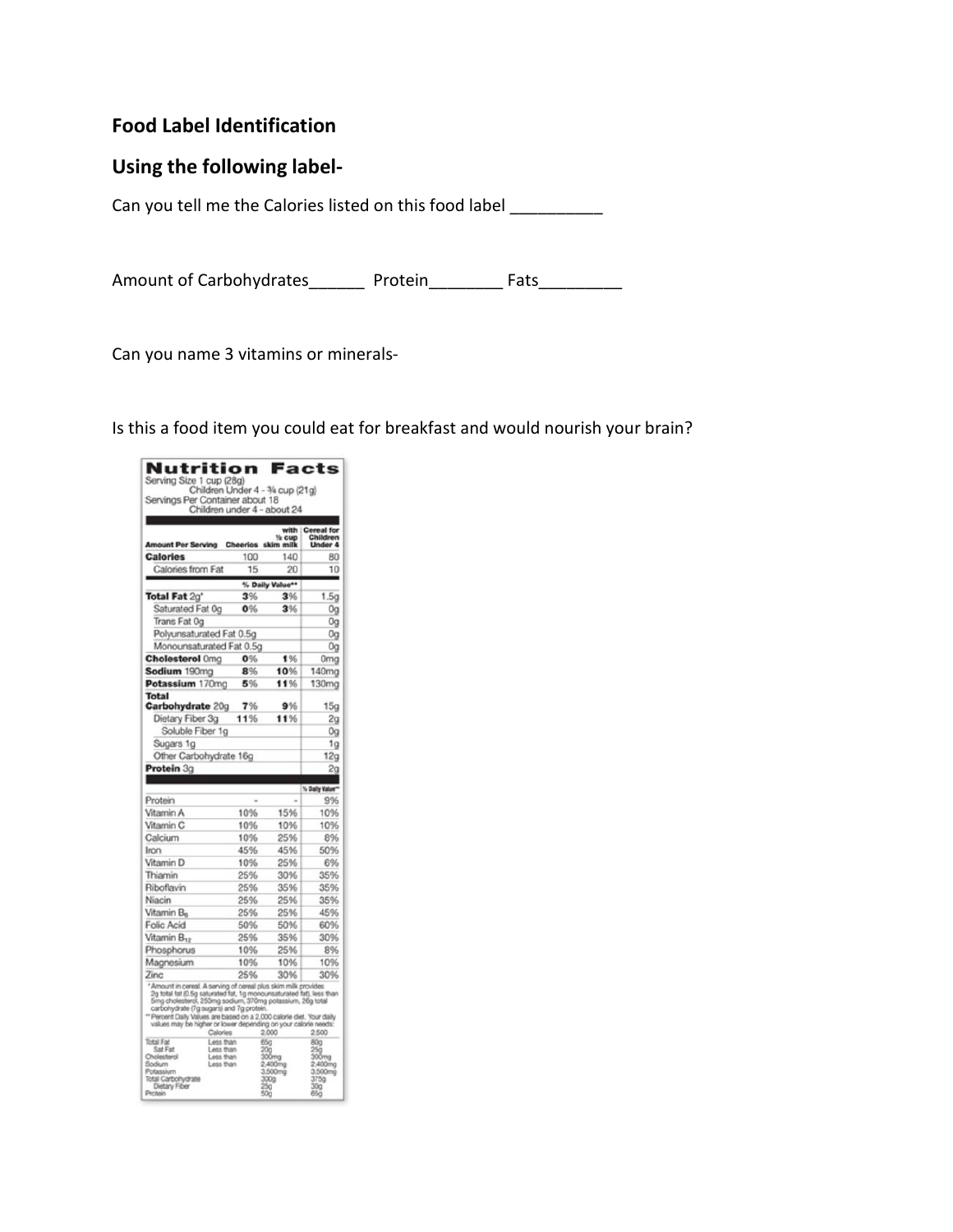## **Multiple Choice Select the definition that most nearly defines the given word.**

### **1. vitamins**

A. A source of energy that your body depends on for energy storage and protection against temperature changes.

B. Nutrients needed in small amounts to keep the body healthy.

C. being active; moving or acting rapidly and energetically.

D. Activities that require quick burst of energy at high intensities- sprinting in soccer

## **2. What is nourishment**

A. The food groups are: vegetables, fruits, proteins, grains, dairy, and fats.

- B. the ability to bend and twist your body comfortably
- C. Food or ideas necessary for health and growth of our minds and bodies.

D. Use as a guide to the five food groups and how much of each you need each day

## **3. What is meant by Strength**

A. How well your heart and other organs function and the ability to perform daily tasks easily with enough reserve energy to respond to unexpected demands.

- B. Being physically or mentally strong.
- C. To put or keep something in a steady or stable condition.
- D. A measurable change in size.

# 4. What is meant by a Balanced Diet

- A. The quality of being strong.
- B. A measurable change in size.

C. How well your heart and other organs function and the ability to perform daily tasks easily with enough reserve energy to respond to unexpected demands.

D. a diet made up of a healthy amount of foods from each of the food groups.

# **5. Hydration is**

A. Activities that require quick burst of energy at high intensities- sprinting in soccer

B. the need to supply your body with fluids

C. All the changes an organism undergoes as it grows.

D. An activity that develops or strengthens the body or mind.

# **6. Nutrition Fact Label**

A. being able to continue an activity for a long time without tiring

- B. a diet made up of a healthy amount of foods from each of the food groups.
- C. A place where you can locate the ingredients and nutritional value of a food product
- D. ability to use your muscles many time without tiring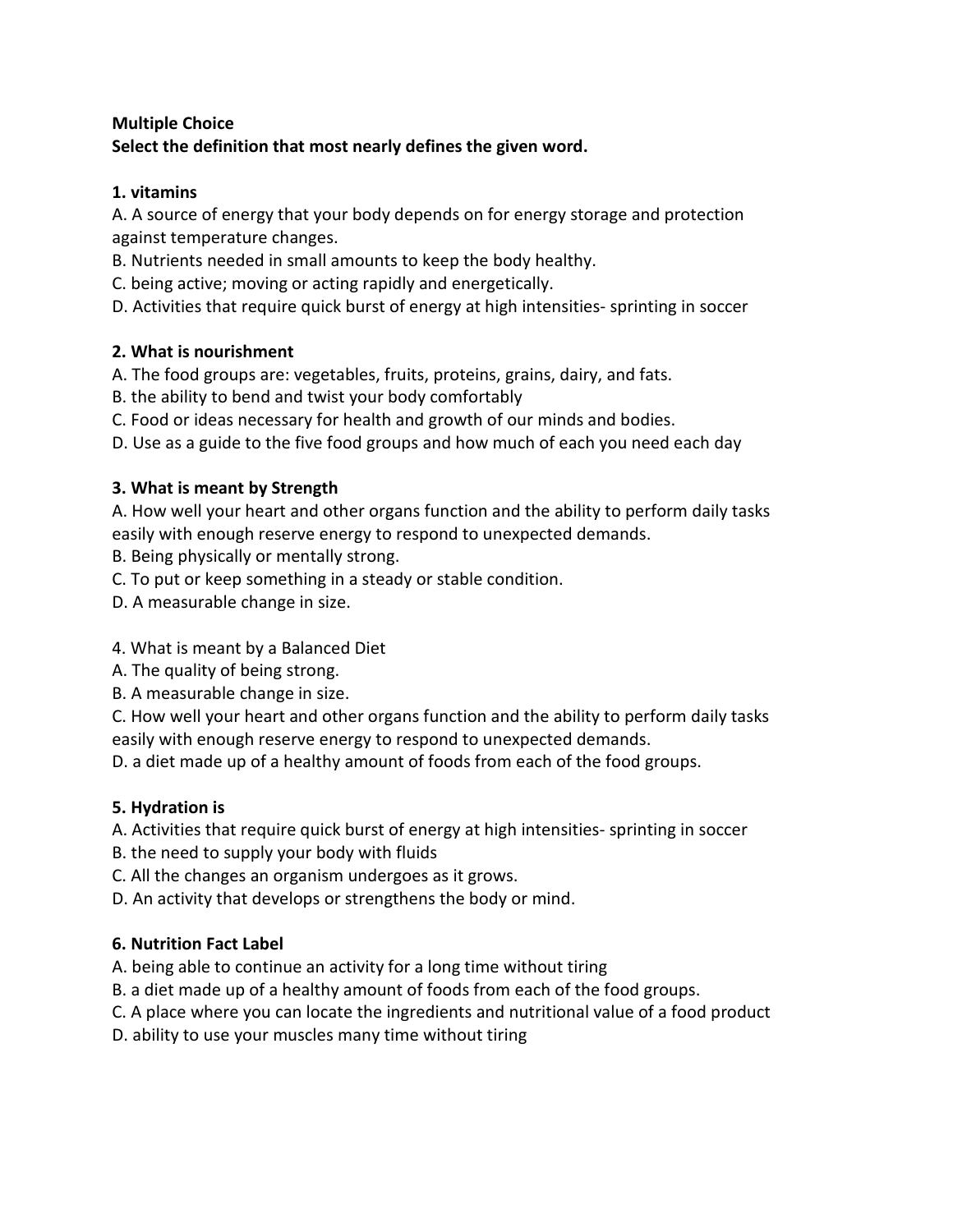#### **7. Food Groups**

- A. Supply body with main source of energy.
- B. Nutrients needed in small amounts to keep the body healthy.
- C. The food groups are: vegetables, fruits, proteins, grains, dairy, and fats.
- D. Food or ideas necessary for health and growth of our minds and bodies.

#### **8. Exercise is**

A. The food groups are: vegetables, fruits, proteins, grains, dairy, and fats.

B. physical activity that increases the supply of oxygen to the body and that can be continued for a period of time without resting

C. Substances that your body needs for energy and growth.

D. An activity that develops or strengthens the body or mind.

### **9. MyPlate**

A. Use as a guide to the five food groups and how much of each you need each day,

B. An activity that develops or strengthens the body or mind.

C. How well your heart and other organs function and the ability to perform daily tasks easily with enough reserve energy to respond to unexpected demands.

D. nutrients the body needs for growth and repair

#### **10. How much exercise should you get each day?**

- A. 30 minutes
- B. 15 minutes
- C. 60 minutes
- D. 2 hours